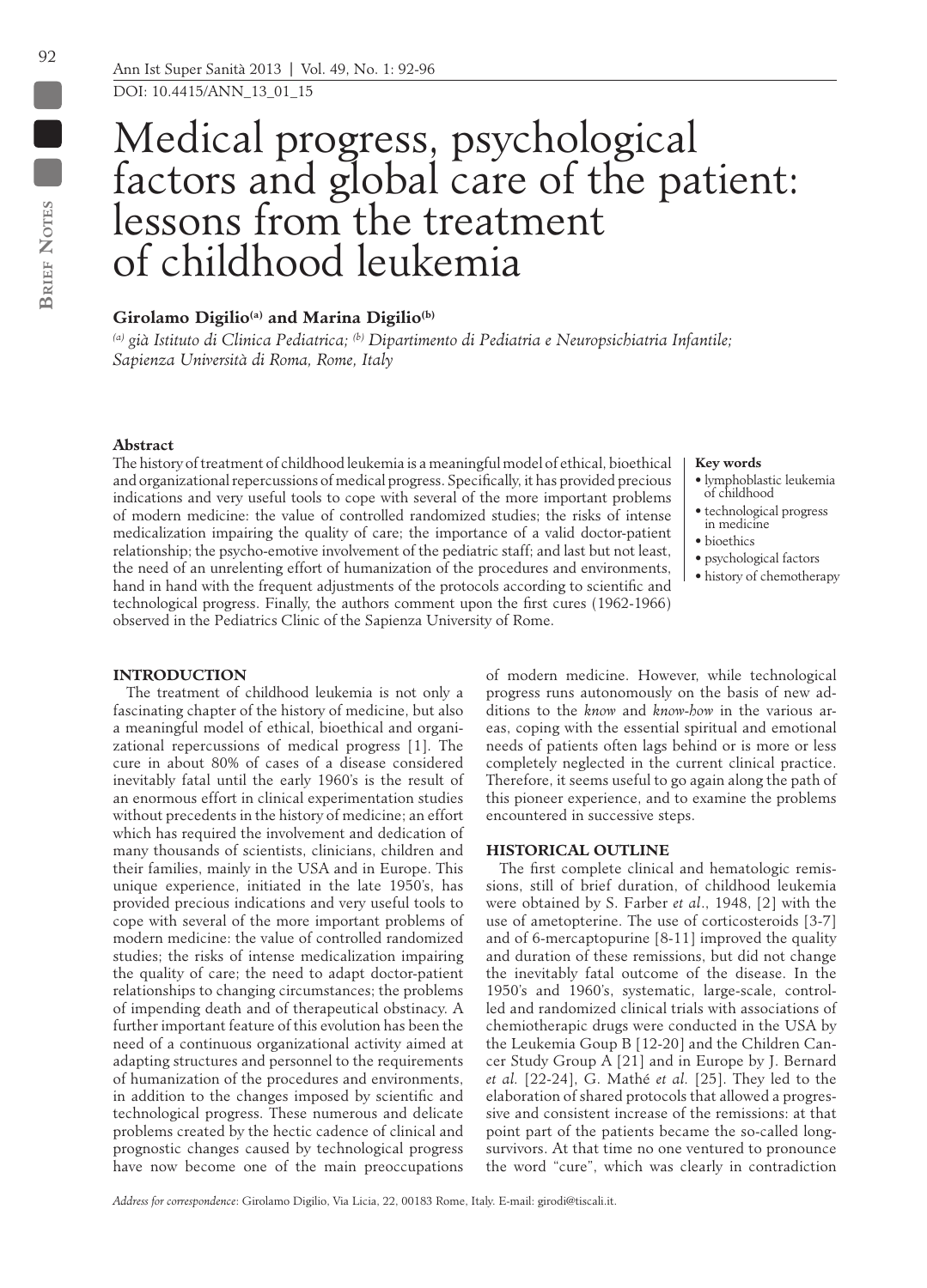93

with the intrinsic lethal meaning of the term "leukemia". Nevertheless, between doubts and hopes, in the mid-1960's the term "cure" started to appear in the literature: J. Bernard and M. Bessis, 1965: "Peut-on guérir les leucemies?" [24]; WH Nyhan, 1966, "Editorial comment: more on the treatment of acute leukemia" [26]. In reality, the prolonged observation in the following years showed that many long-term survivals after the termination of maintenance therapies were authentic cures. The impossible thus became a splendid reality. WW Zuelzer and G. Flatz, 1960, [27] first observed that some features inherent to the patient and to the early manifestations of the disease influenced the response to therapies, the course and the final outcome. In particular, he showed the prognostic relevance of the presence or absence of leukemic hyperleucocytosis, of involvement of extramedullary sites and of age. These observations and the subsequent identification of numerous hematologic, immunologic, and genetic factors with prognostic significance allowed the experimentation of differentiated therapeutic protocols on homogeneous groups of patients, which resulted in a considerable increase in the proportion of cures. Further progresses were obtained with the introduction of vincristine [28, 29] in the initial treatment and in the so called "re-induction". The introduction by the researchers of St Jude Children's Research Hospital in Memphis [30, 31] of the prophylaxis of central nervous system (CNS) relapses within a protocol of "total therapy" led to a further meaningful increase in the number of "longsurvivors" and of cures in the early 1970's. In Europe, protocols of radical therapy were introduced by Riehm [32, 33]; and at the turn of the century the total cure rate had gone up to about 80%.

In December 1973 the Gruppo Italiano di Ematologia Pediatrica (GIEP) [34] was constituted in Rome in order to promote research on childhood leukemia and its treatment, as well as the diffusion of shared treatment protocols [34-40]. In 1980 the Italian Register of "off therapy" patients was instituted [41].

In the Pediatrics Clinic of the Sapienza University of Rome the first cures were observed in five out of 99 children (5.5%) enrolled in the period 1962-1966 (follow up on 31 December 1993) and treated according to different protocols, all including the use of vincristine sulphate [42-44]. A remarkable case was that of a 5 year-old child with a acute lymphoblastic leukemia (LLA) diagnosed in August 1962, who underwent a complete clinical and hematologic remission after treatment with cortisone, 6-mercaptopurine and methotrexate. She relapsed twice in 1963 and her conditions were very poor at the end of this year. A new remission was obtained in January 1964 with vincristine associated to cortisone; but in February 1964 this treatment had to be suspended because of a very severe neurological syndrome. The patient did not receive any further antiblastic treatment, was regularly controlled in the following years, and did not relapse [44]. She was in good health at the last follow-up at the end of 1993.

### **DISCUSSION**

The cure of childhood leukemia has a high human cost for the child and his family, because of the intense medicalization in the therapeutical process. At the same time, due to early diagnosis and therapeutic intervention, the child will never experience on his or her way to cure the tremendous symptoms and evolution of the natural disease, but only modest and transient symptoms which are promptly removed by early therapeutical intervention.

The "*true disease" of the cured child* will be the continuous and invasive manipulations; the devastating, although generally reversible, collateral effects of the powerful antiblastic drugs; the death anguish that surrounds and will accompany him or her throughout and after the treatment. In fact, despite the high rate of cures, the uncertainity of the prognosis in the *individual*  patient is a source of great disturbance for everyone – patient, family and carer team [45-47]. The awareness of such an existential, pervasive condition and of the behaviours it can trigger is an essential component of a project of global care.

An important implication of the technological and therapeutic progress which has come under the spotlights with the treatment of child leukemia has been an expansion of the physician's tasks and a profound change of his role. First of all there is the emergence of new heavy responsabilities, as a consequence of the need to be involved in dramatic decision choices and to accept a closer communication with the sufferer and his or her family. Such an increasing awareness of the changes in the relations with the the patient and his or her family has eventually sanctioned the crisis of the paternalistic model of physician-patient relationships, as well as the end of the proxy to the physician in the management of patients' lives. Moreover, the need of a continuous adaptation of sanitary structures to technological progress and to the aforementioned requirements of humanization has made it necessary to change the role of the clinician to clinician-manager or, *tout court*, to manager, which created several significant problems often not yet resolved - in fact, not always the best clinicians are also the best managers, and vice-versa.

In the early phases of the history of the treatment of childhood leukemia the main tasks were to design ad hoc structures suitable to ensure a good life quality for the child and to promote the presence of parents, other family members and friends, besides the creation of structures for short or very short hospitalizations ("day hospital") and for intensive therapy, sterile rooms, temporary housing facilities for the families, etc. [48, 49].

The intense emotional involvement, the conflict between feelings of omnipotence and feelings of guilt and frustration, when the results do not correspond to the expectations, tend to shape a genuine "*parallel disease" of the health operator*. Several subconscious forces are a cause of suffering in the staff of onco-hematologic departments: *a-priori* prejudices; reluctance of carers to be involved in interpersonal relationships with patients and families who experience deep physical and psychological suffering; interference by prior personal experiences and dynamics with sickness and death of loved ones;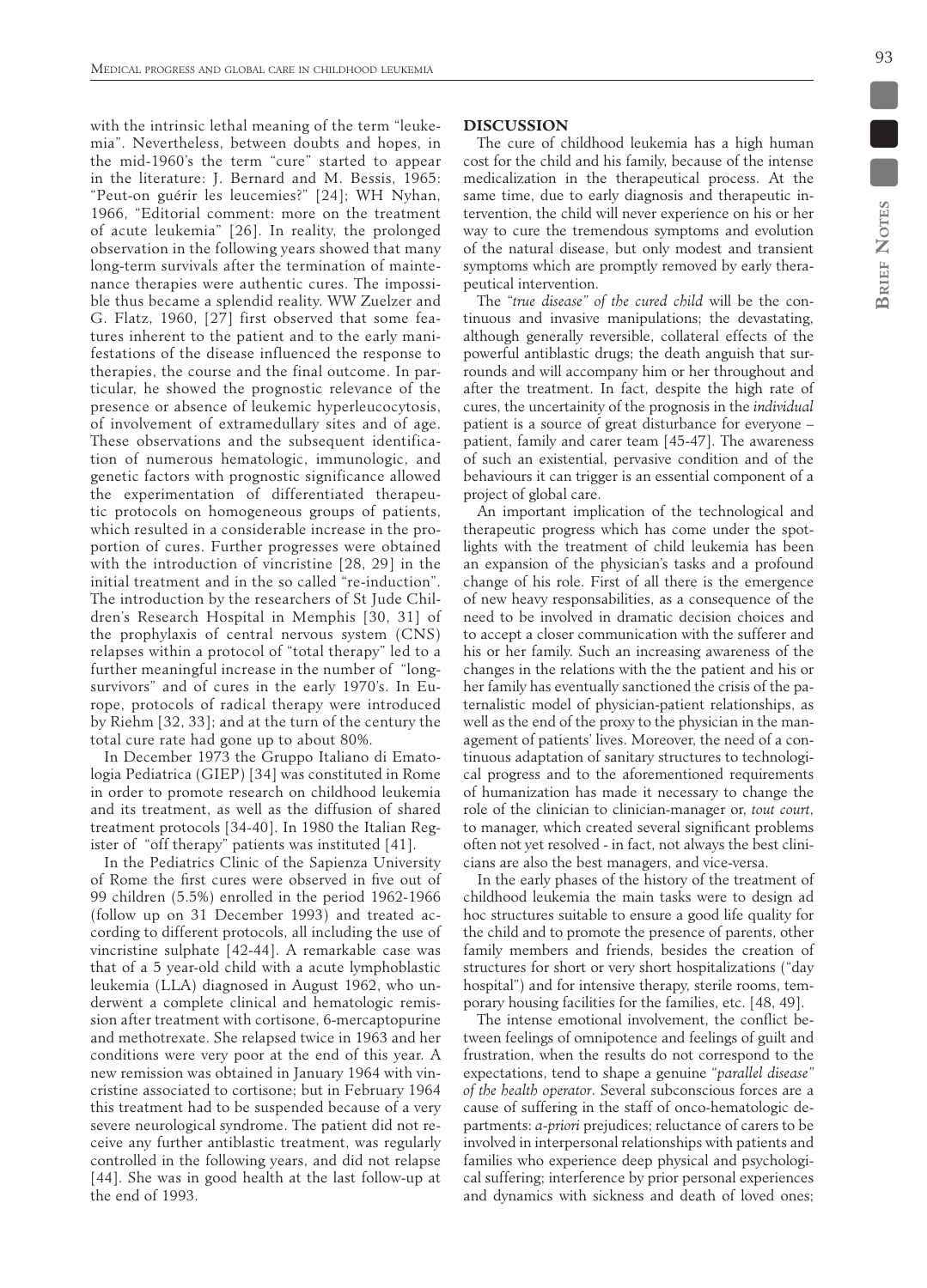and last but not least, the frequent tendency of staff members, including psychologists, to identify themselves with the protagonists of the painful disease experience. The consequences are poor communication between staff members and between them and patients and families, absenteeism, burn-out, and a high rate of turnover. These processes occur in every situation in which severely ill patients require aggressive interventions; but the efforts to recognize the subconscious factors so far mentioned and to cope with their adverse consequences can help creating a more collaborative and satisfactory climate for all those involved in the disease - carer team members, patients and their families [50].

The change of prognostic and clinical paradigms, the consequent changes in structures and organizational patterns, the intense medicalization, the great emotional involvement of the carers require a continuous rethinking of the carer's work style, aimed at minimizing negative reactions (guilt, frustration) and facilitating positive empathic attitudes vis-a-vis the painful condition of patients and families. Medical-technical interventions should be increasingly implemented in a context of convergence of the attitudes and behaviours of the teams responsible for the different parts of such interventions. This makes that physicians and other carers need to perform equally well two quite different professional tasks: namely, 1) optimal management of the disease by rational progress through the separate steps - hypothesizing on the basis of symptoms and signs, chosing the more appropriate clinical tests, diagnosing, treating; and at the same time 2) the integration of technical interventions in a broader context of taking care of the patient.

Milani Comparetti [51] warns about the difficulties of such an integration between different tasks. In fact, the individual caretaker's attention is often not *ipso facto* so comprehensive as to allow him or her to make coherent choices, resulting in alternative pathways being followed by "jumping" from one level to a different one. The solution is to progressively reconcile what is originally separated by the perspectives from different points of view, aiming at optimal coherence and strate-

### **References**

- 1. Digilio G, Digilio M. Anni 60-90: dal trattamento della malattia alla presa in carico globale del bambino con leucemia linfoblastica acuta. *Medicina nei secoli. Arte e scienza* 2011;23(3):869-900.
- 2. Farber S. Diamond LK, Merecer RD, *et al.* Temporary remission in acute lymphoblastic leukemia in children produced by folic acid antagonists 4-aminopteroil-glutamic acid (aminopterin)*. N Eng J Med* 1948;238:787-93.
- 3. Pearson OH, Eliel LP, Rawson RW, Dobrinek Hooads CP. ACTH and cortisone-induced regression of lymphoid tumors in man. A preliminary report*. Cancer* 1949;2:943-5. DOI:10.1002/1097-0142(194911)2:6<943::AID-CNCR2820020602>3.0.CO;2-P
- 4. Hyman CB, Borda E, Brubaker C, Hammond D, Sturgeon P. Prednisone in childhood leukemia: comparison of interrupted with continuous therapy*. Pediatrics* 1959;24:1005-8.
- 5. Farber EJ, Toch R, Sears EM, Pinkel D. Advances in chemotherapy of cancer in man*. Advances Cancer Res* 1956;4:1- 72. DOI: 10.1016/S0065-230X(08)60721-6

gic coordination - a result which is best obtained by the confrontations in multidsciplinary work.

In our experience the integration of psychological support in the work of pediatric onco-hematologic teams allowed the activation of communication circuits and facilitated the sharing of emotions within the staff and between staff, patients and families. This made it possible to overcome the traditional paternalistic approach in the physician-patient relationship and to build an authentic therapeutic alliance.

## **CONCLUSIONS**

The history of the treatment of childhood leukemia constitutes a highly meaningful model of the complex problems produced by scientific and technological progress and of their ethical, bioethical and organizational implications in medicine. The increasingly prevalent role of advanced technological tools goes hand in hand with an increased risk of negative consequences of their inappropriate use on the essential humanitarian components medical care – a risk that becomes more and more evident with the rapid increase of aggressive high-tech inteerventions in hitherto incurable patients. In foreground are the problems of communication, particularly as concerns changes in the physician-patient relationship which require a more thorough understanding of the type, the levels and the depth of involvement not only of the patient and his family, but also of the members of the carer team. The integration of psychological support in the operations of carer teams appears to be an important step in the achievement of the desirable goals.

#### *Conflict of interest statement*

There are no potential conflicts of interest or any financial or personal relationships with other people or organizations that could inappropriately bias conduct and findings of this study.

*Received* on 12 October 2012. *Accepted* on 20 November 2012.

- 6. Burchenal J H, Murphy ML, Tan CT C*.* Treatment of acute leukaemia. *Pediatrics* 1956;18:643-60.
- 7. Pierce MI. The acute leucemia of childhood. *Pediat Clin North America* 1957:4:497-530.
- 8. Burchenal JH, Krakoff IH. Symposium on hematology. Newer agents in the treatment of leukemia*. AMA Arch Int Med* 1956;98:567-73.
- 9. Burchenal JH, *et al.* Clinical evaluation of a new metabolite, 6-Mercaptopurine in the treatment of leukemia and allied diseases*. Blood* 1953;8:965-99.
- 10. Murphy ML. Leukemia and lymphoma in children. *Pediat Clin North America* 1959;6:611-38.
- 11. Haut A, Altman SJ, Wintrobe M, Cartwright GE. The influence of chemotherapy on survival in acute leukemia. Comparison of cases treated during 1954 to 1957 with those treated during 1947 to 1954*. Blood* 1959;14:828-47.
- 12. Frei E III, *et al.* Studies of consequential and combination antimetabolite therapy in acute leukemia: 6-mercaptopurine and methotrexate. *Blood* 1961;18:431-54.
- 13. Freireich EJ, Gehan E, Frei E III, Leslie R, et al. The ef-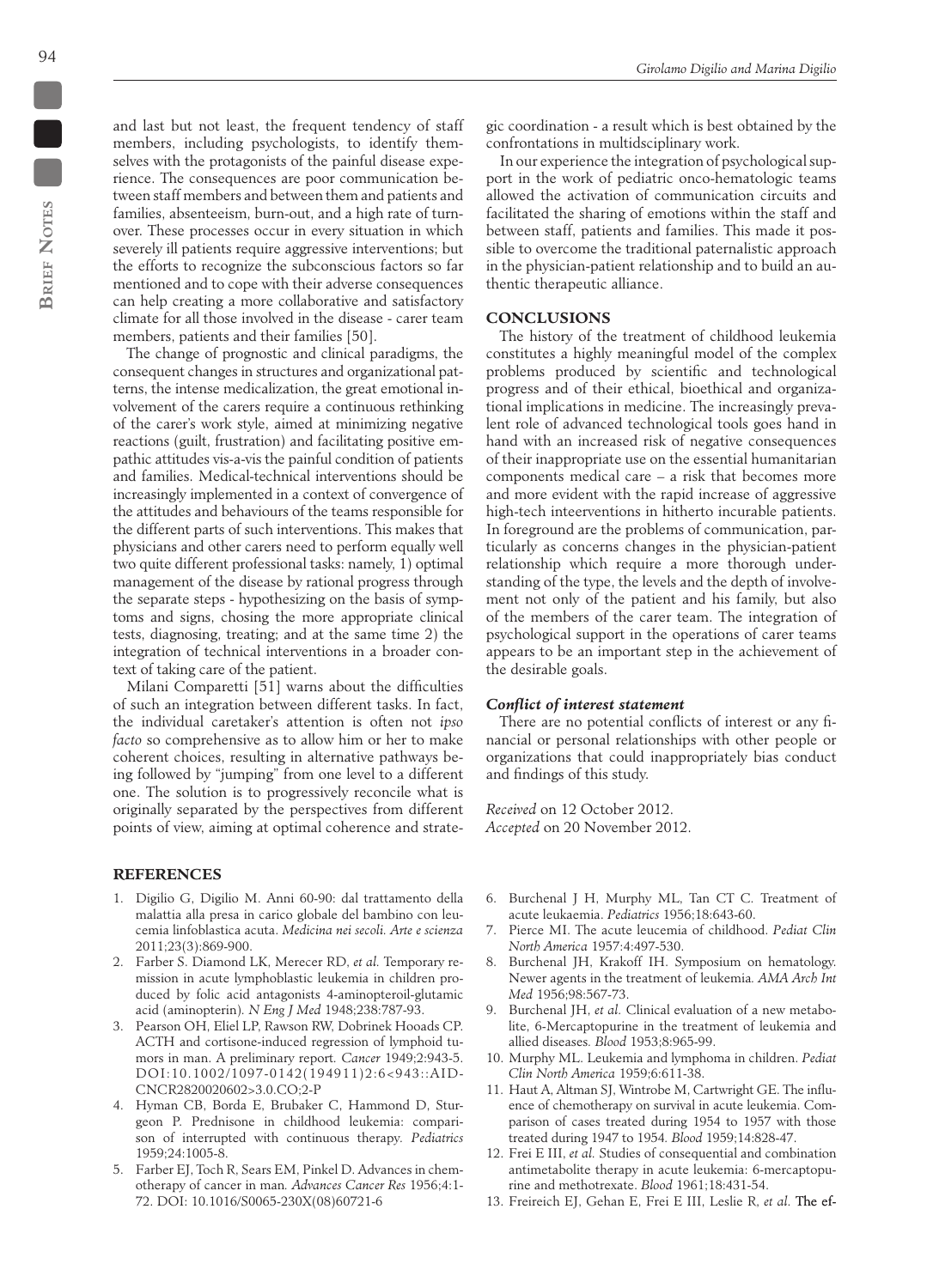fect of 6-mercaptopurine on the duration of sterid-induced remissions in acute leukemia. A model for evaluation of other potentially useful therapy*. Blood* 1963;21:699-716.

- 14. Freireich EJ, Frei E III. Recent advances in acute leukaemia*.*  In: Tocantis LM (Ed.) *Progress in hematology*. Vol. IV. New York and London: Grune & Stratton; 1964. p. 187-202.
- 15. Freireich EJ, Karon M, Frei E III. Quadruple combination therapy (VAMP) for acute lymphocytic leukemia in childhood. *Proc Amer Ass Cancer Res* 1964;5:20.
- 16. Freireich EJ, Karon M, Henderson ES, Frei E. III. Combination chemiotherapy of acute leukemia. In: Atti XI International Congress of Pediatrics, Tokio, 1965. *Pediatrics* 1966;38(3):502-3.
- 17. Selavry OS, Hananian J, Wolman IJ, *et al.* New treatment schedule with improved survival in childhood leukemia. Intermittent parenteral *vs* dayly oral administration of metotrexate for maintenance of induced remission*. JAMA* 1965;194:75-81. DOI: 10.1001/ jama.1965.03090140083021
- 18. Frei E III, Karon M, Levin R H, *et al.* The effectiveness of combination of antileulemic agents in inducing and maintaining remission in children with acute leukaemia*. Blood*  1965;26:642-56.
- 19. Hananian J, Holland J, Fand Scheche P. Intensive chemotherapy of acute lymphocytic leukemia in children*. Proc Am Ass Cancer Res* 1965;56:26.
- 20. Henderson ES, Freireich EJ, Karon M, Rosse W. High dose combination chemotherapy in acute lymphocytic leukemia of childhood*. Proc Am Ass Cancer Res* 1966;7:30.
- 21. Krivit WL, Brubaker C, Hartmann J, *et al.* Induction of remission in acute leukemia of childhood by combination of prednisone and either 6-mercaptopurine or metotrexate*. J Pediat* 1966;68:965-8.
- 22. Jacquillat C, Boiron M, Weil M, Najean J, Bernard J. Traitements actuels des léucemies aigues lymphoblastques: effects de la methode de réinduction. *Marseille Med* 1959;104:1.
- 23. Bernard J, Jacquillat C, Boiron M, Najean Y, Seligmann M, Weil M. Les trés longues rémissions complètes des leucémies aigues*. Presse Méd* 1965;73:457-59.
- 24. Bernard J, Bessis M. Peut-on guerir les leucémies? *Nouv Rev Fr Hémat* 1965;5:209-12.
- 25. Mathé G, Amiel JL, Schwarzemberg L, Cattan A, Schneider M, Schumberger JR. Le traitement des leucémies aigues. Resultats actuels et perspectives*. Schw Med Wochensch* 1964;47:1639-47.
- 26. Nyhan WH. Editorial comment: more on the treatment of acute leukemia*. J Pediatrics* 1966:69:668-9. DOI: 10.1016/ S0022-3476(66)80062-8
- 27. Zuelzer WW, Flatz G. Acute childhood leukemia. A ten years study*. Blood* 1960;100:108-29. DOI: 10.1001/ archpedi.1960.04020040888015
- 28. Evans AE, Farber S, Brunet S, Mariano PJ. Vincristine in the treatment of acute leukemia in children*. Cancer* 1963;16:1302-6. DOI: 10.1002/1097-0142(196310)16:10<1302::AID-CNCR2820161011>3.0.CO;2-A
- 29. Cardinali G, Cardinali G, Enein MA. Studies on the antimitotic actvity of leurocristin (vincristine). *Blood*  1963;21:102-10.
- 30. Simone J, Aur RJ, Hustu HO, et al. Total therapy studies of acute lymphocytic leukemia in children. Current resilts and prospect for cure. *Cancer* 1972;30:1488-92. DOI: 10.1002/1097-0142(197212)30:6<1488::AID-CNCR2820300612>3.0.CO;2-D
- 31. Pinkel D. History and development of total therapy for acute lymphocitic leukemia. In: Murphy SB, Gilbert JR (Ed). *Leukemia research. Advances in cell biology and treat-*
- 32. Riehm H, Gadner H, Henze G, et al. The Berlin childhoodacute lymphoblastic leukemia therapy study, 1970-1976*. Am J Pediatr.Hematol Oncol* 1980;2:229-306.
- 33. Nachman J, Sather HN, Gaynon PS, *et al.* Augmented Berlin-Frankfurt-Munster therapy abrogates the adverse prognostic significance of slow early response to induction chemiotherapy for children and adolescents with acute lymphoblastic leukemia and unfavourable presenting features: a report from the Children's Cancer Group*. J Clin Oncol* 1997;15:2222-30.
- 34. Associazione Italiana Ematologia Oncologia Pediatrica. *Breve storia dell'Associazione.* Available from: http://www. aieop.org/?q=node/533.
- 35. Paolucci G, Masera G, Vecchi V, *et al.* Treating childhood acute lymphoblastc leukemia (ALL): summary of ten years'experience in Italy. ALL Steering Committee of the Associazione Italiana di Ematologia e Oncologia Pediatrica (AIEOP)*. Med Ped Oncol* 1989;17:83-91.
- 36. Paolucci G, Masera G, Vecchi V, *et al.* Treatment of acute lymphoblastic leukemia in children: the italian (AIEOP) experience*. Bone Marrow Transplant* 1989;4:95-7.
- 37. Masera G. Leucemia linfoblastica acuta: storia di un successo. *Riv Ital Pediatr (IJP)* 1998;24:544-8.
- 38. Conter V, Aricò M, ValsecchI MG, et al. Extended intrathecal metotrexate may replace intracranial irradiation for prevention of CNS relapse in intermediate risk ALL children treated with BFM based intensive therapy. *J Clin Oncol* 1995;13:2497-502.
- 39. Conter V, Aricò M, Valsecchi M G, *et al.* Longterm results of the Association of Pediatric Hematology and Oncology (AIEOP). *Leukemia* 2000;14:2196-204.
- 40. Conter V, Jankovic M, Rizzari G, *et al.* La leucemia linfoblastica acuta: un modello di percorso terapeutico della pediatria moderna*. Prospettive in Pediatria* 2004;34:261-70.
- 41. Zurlo MG, Pastore G, Masera G. Terracini B, Burgio R, Ceci A, Digilio G, *et al.* Italian Registry of patients off therapy after childhood acute lymphoblastic leukemia. Results after the first phase of data collection*. Cancer* 1986;57:1052-5.
- 42. Colarizi A, Stegagno G, Digilio G. Trattamento della leucemia acuta del bambino (primi risultati con il vincristin)*. La Settimana degli Ospedali* 1964;VI:435-40.
- 43. Stegagno G, Digilio G, Multari G. Primi risultati del trattamento della leucemia acuta del bambino con la vincristina. In: *Atti del XXX Congresso Italiano di Pediatria.* Catania: 15-17 Ottobre 1964.
- 44. Colarizi A, Stegagno G, Digilio G, Multari G. Le sulphate de Vincristine dans le traitement de la leucose aigue de l'enfance*. A Ge Me Ge* 1968;17:209-19.
- 45. Massaglia P. Implicazioni emotive per l'équipe curante in onco-ematologia*.* In: De Benedetti Gaddini R, Digilio G (A cura di*). Il personale sanitario e l'istituzione nell'impatto con il dolore del bambino emopatico e della sua famiglia. Atti del Convegno internazionale.* Roma, 28-29 Settembre 1991. Roma: Associazione per la Lotta contro la Leucemia dell'Infanzia (ALCLI); 1991. p. 118-24.
- 46. Camera F, Gargiulo S, Di Tullio M, *et al.* Curare il bambino o vivere il bambino: analisi del rapporto e delle implicazioni interpersonali tra Equipe curante e bambino malato*.* In: De Benedetti Gaddini R, Digilio G (Ed.). *Il personale sanitario e l'istituzione nell'impatto con il dolore del bambino emopatico e della sua famiglia. Atti del Convegno internazionale.* Roma, 28-29 Settembre 1991. Roma: Associazione per la Lotta contro la Leucemia dell'Infanzia (ALCLI); 1991. p. 125-9.
- 47. Digilio G. Il personale sanitario e l'Istituzione nell'impatto